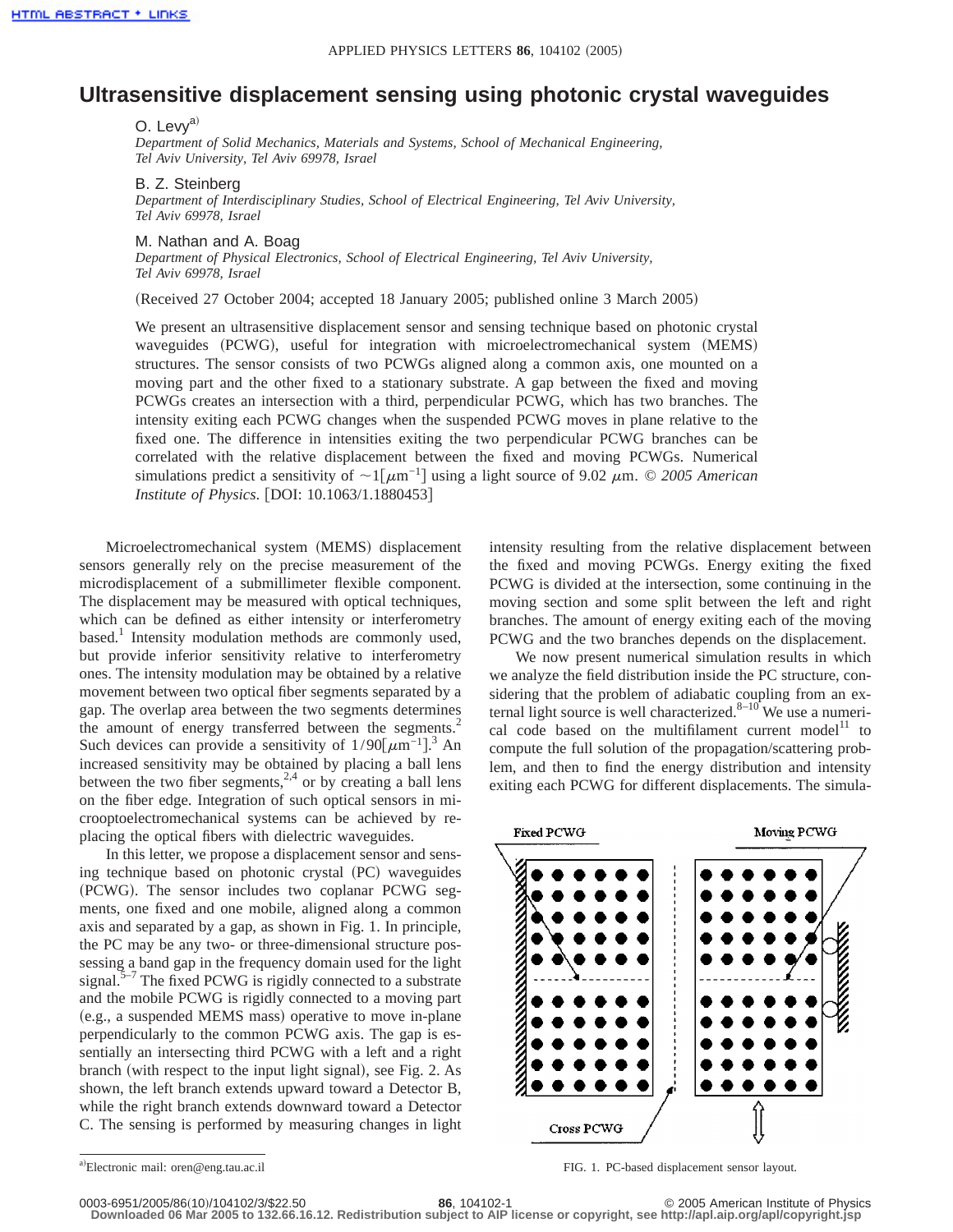

FIG. 2. A schematic description of the PCWG displacement sensor after displacement.

tion is performed on the two-dimensional PC based device of Figs. 1 and 2, which is comprised of round dielectric posts with a diameter of 1.2  $\mu$ m and a relative dielectric constant  $\epsilon$ =8.41, separated by air. The posts are positioned on a square periodic lattice with a unit cell of 4  $\mu$ m by 4  $\mu$ m. All waveguides are W1-type (i.e., made of one missing row of posts).<sup>12</sup> We use a wavelength of 9.02  $\mu$ m, which can be generated using a  $CO<sub>2</sub>$  laser, and which is within the band gap of this PC structure (for similar structures and band gaps, see, for example, Ref. 7). The numerical code is used to compute the fields for displacements between 0 and 6  $\mu$ m. Detectors A, B, and C are placed 6  $\mu$ m away from the respective PCWG output edges. The displacement is correlated with the electric-field intensities, specifically to the difference  $I_B-I_C$  of the intensities, respectively, reaching Detectors B and C. We first provide a set of simulations results, and then describe the various physical effects that take place in different operation regions.

Figures  $3(a)$  and  $3(b)$ , respectively, show the electricfield distribution for displacements of: 0.6  $\mu$ m and 6  $\mu$ m. The light pattern and the intensities radiating from the waveguide output edges depend strongly on the displacement. Figure 4 shows the intensities reaching each detector as a function of the displacement. Each graph is normalized to the total intensity exiting the device. That is,  $I_A = I_A / (I_A)$  $+I_B+I_C$ , where the bold quantities are the actual electric-



FIG. 4. Normalized intensity as a function of displacement for each detector.

field intensities  $(E^2)$  integrated along the detector surface. Similar relations hold for  $I_B$  and  $I_C$ . The most interesting quantity is the differential intensity between branches B and C.

Figure 5 shows the normalized difference  $\Delta_{BC} = (\mathbf{I}_{\mathbf{B}})$  $-\mathbf{I_C}$ /max $[(\mathbf{I_B} - \mathbf{I_C})]$  as a function of the displacement, where  $max[(\mathbf{I}_B - \mathbf{I}_C)]$  is the highest value over all displacements. We define sensitivity as the ratio between the normalized difference  $\Delta_{BC}$  and the corresponding displacement. This ratio is equal to the curve slope in Fig. 5. One sees that there are two displacement ranges in which the sensitivity is high: Region A  $(0-0.6 \mu m)$  displacement) with a sensitivity of  $\sim1$ [ $\mu$ m<sup>-1</sup>] and Region B (3–5  $\mu$ m displacement) with a sensitivity of  $\sim 0.4$ [ $\mu$ m<sup>-1</sup>]. Region A (relatively small displacements) is the one of interest to us. In this region, small displacements have a profound effect on the waveguide junction (intersection) geometry and, hence, on the scattering effects that take place therein, while the waveguide output terminals are hardly affected by these small displacements. Therefore,  $\mathbf{I}_{\mathbf{B}} - \mathbf{I}_{\mathbf{C}}$  and  $\Delta_{BC}$  reflect differences in the power entering the left and right branches, i.e., are basically determined by the complex scattering and resonance effects that take place at the junction region. For larger displacements, the intersection shape remains relatively unchanged, and the power reaching each detector is essentially a result of the intensity pattern of the field that radiates from the waveguide terminals.

Based on these results, we conclude that there are two important advantages in working with Region A, namely better sensitivity to small displacements and better robustness (for the latter, see below). We note that the sensitivity of  $\sim1[\mu m^{-1}]$  shown above is achieved using a PC structure designed for light signals with a wavelength of  $9.02 \mu m$ . Similar structures for shorter wavelengths can easily be de-



FIG. 3. (Color online) Electric-field distribution in a PCWG sensor after a displacement of: (a) 0.6  $\mu$ m and (b) 6  $\mu$ m. **Downloaded 06 Mar 2005 to 132.66.16.12. Redistribution subject to AIP license or copyright, see http://apl.aip.org/apl/copyright.jsp**